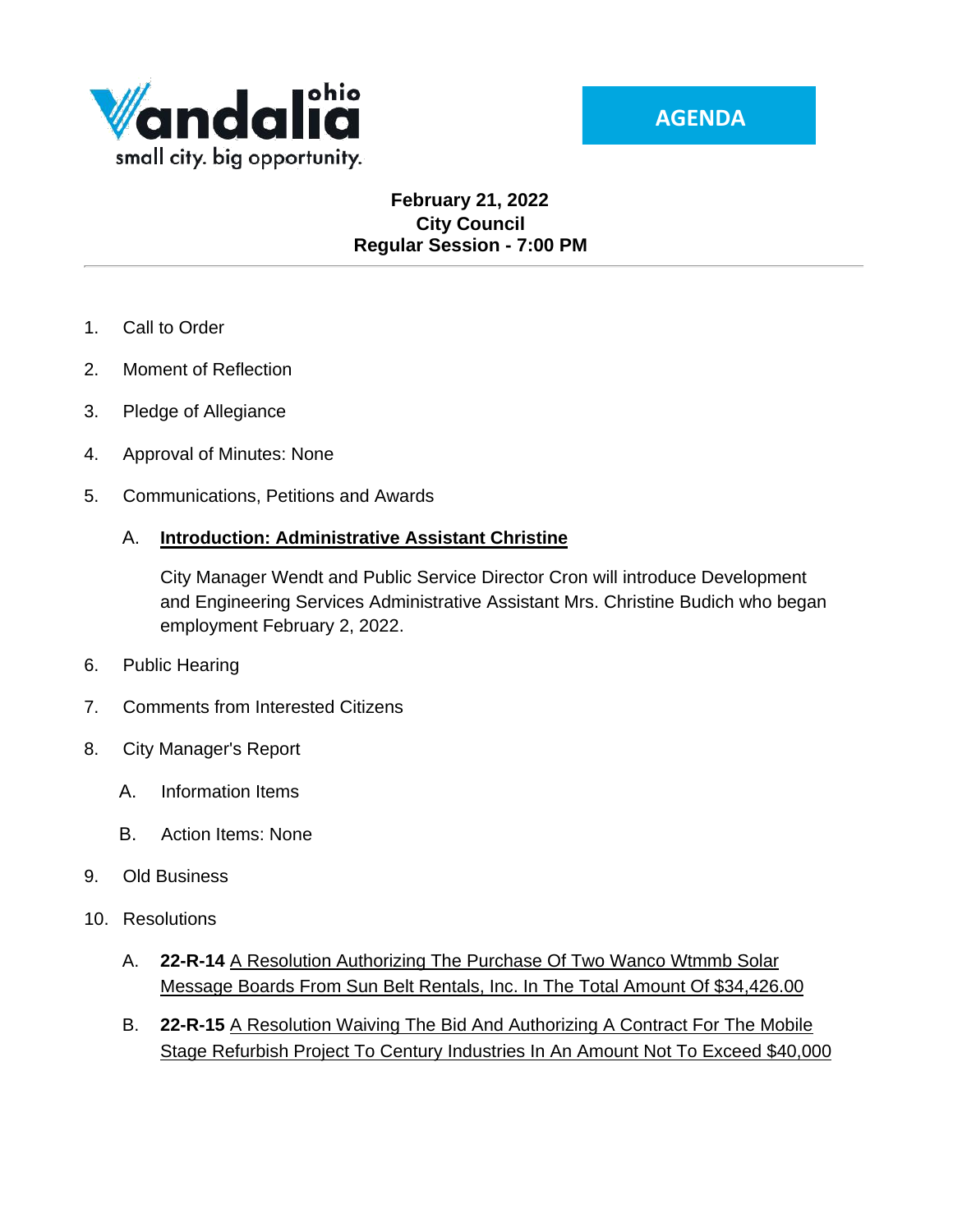- C. **22-R-16** A Resolution Authorizing An Agreement With Image Trend Inc. For A Fire Department Data Management System
- D. **22-R-17** A Resolution Waiving The Formal Bidding Process And Authorizing The Purchase Of Ten Motorola Mobile Radios, Requested By The Division Of Fire, From Motorola Solutions Through P&R Communications, Inc. In The Aggregate Amount Of \$60,744.25
- 11. Ordinances First Reading
- 12. Ordinances Second Reading
	- A. **22-04** An Ordinance Amending Sections 874.08(I); 1420.01; 1424.01; 1424.05; 1482.01(G); 1482.20 And 1610.01 Of The Vandalia Codified Ordinances By To Update Specific References To Current Building Codes And Fire Codes
	- B. **22-05** An Ordinance Amending Chapter 1610 Of The Codified Ordinances Of The City Of Vandalia, Ohio, Relating To Fire Prevention Code Compliance By Adding Section 1610.07
- 13. Ordinances Emergency
	- A. **22-09** An Ordinance Approving Individual Assessments Amounts And Directing The Finance Director Or Her Designee To Certify The Amounts To The County Auditor For Collection And Declaring An Emergency
- 14. Reports from Boards and Commissions
	- A. Board of Zoning Appeals Minutes: January 12, 2022
	- B. Planning Commission Meeting Minutes: January 11, 2022
- 15. Bill Listing for January 2022 in the amount of \$2,248,744.97 and the January 2022 Purchasing Card Detail in the amount of \$35,849.61.
	- A. January 2022 Bill Listing in the amount of \$ 2,248,744.97
	- B. January 2022 Expenses Over \$50,000
	- C. January 2022 Purchasing Card Detail in the amount of \$35,849.61
- 16. Council Comments
- 17. Executive Session
- 18. Adjournment